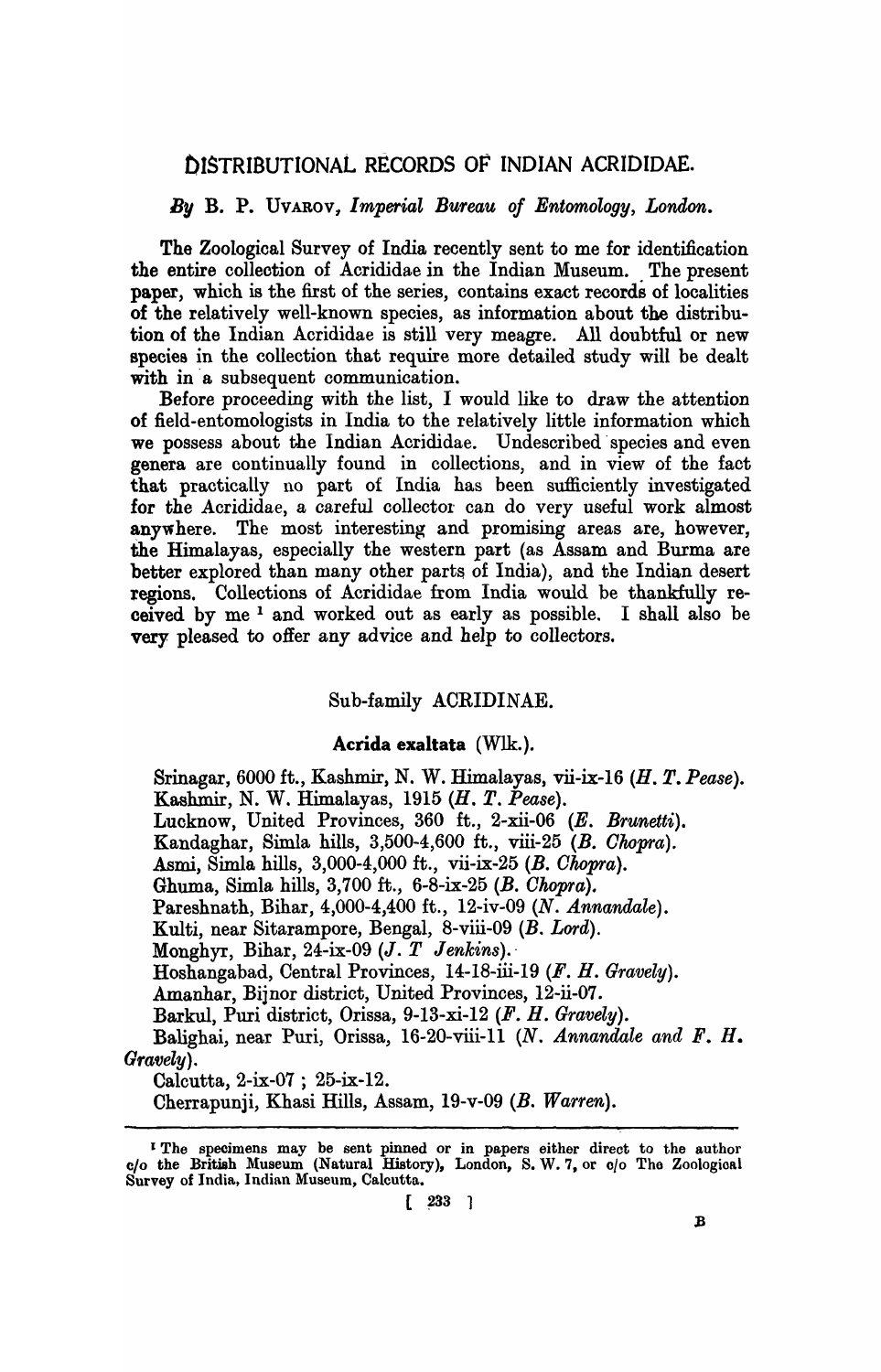Shillong, Khasi Hills, Assam, *ca.* 5000 ft. 22-ix-26 (R. B. S. Sewell).

Kalimpong, Darjiling district, E. Himalayas, 600-4,500 ft., 24-iv. 10-v-25 *(F. H. Gravely).* 

Sikkim, vii-12.

Tambi; Koyna valley, Satara district, *ca.* 2,100 ft., 24-26-iv-12 (F. *H. GTavely).* 

Medha, Yenna valley, Satara district,  $ca. 2,200$  ft., 17-23-iv-12 ( $\mathbf{F}$ . *H .. Gravely).* 

# Aulacobothrus luteipes (Wlk.).

Newadin, Bengal.

Mazbat, Mangaldai district, Assam, 11-15-x-l0 *(S. W. Kemp).* 

# Aulacobothrus decisus (Wlk.).

Chiplun and Pimpli,. Vashisti valley, Ratnagiri district, 0-300 ft., 25-v-12 (F. H. *Gravely).* 

### Leva indiea (BoI.).

Khargpur, Bengal, 25~v-07 *(E. Brunetti).* 

Kulti, near Sitarampore, Bengal, 6-viii-09 *(B. Lord).* 

Representatives of the genus *Leva* are known from the Central Indian plains, from South India, Ceylon and Africa, but apparently do not penetrate into hills at all.

# Sjostedtia darjeelingensis (Bol.).

Majkkali, 6,000 ft., Kumaon, 3-x-07 *(L. L. Fermor).* 

Sikkim (*E. T Atkinson*).

Bhoraikund and the Doiphang valley, Assam-Bhutan frontier, Darrang district, 18-22-x-12 (S. W *Kemp).* 

Rungeet valley, 700-800 ft., Darjiling district, E. Himalayas, 29 v-16 (F. H. *Gravely).* 

Sibs agar, R. Safiree, N. E. Assam (S. E. Peal).

The species is very typical for Assam and the Kumaon record is the most western known.

### Ceracris nigricornis (Wlk.).

Ukhual, Manipur, 6,400 ft. (V *Pettigrew).*  Bhim Tal, 4,500 ft., Kumaon, 19-22-ix-06 *(N. Annandale).*  Kurseong, 5,000 ft., E. Himalayas, 6-ix-09.

# Aiolopus affinis (Bol.).

Bombay, ix-19. Allahabad, United Provinces, 16-viii-09 *(B. Lord).*  Satpara, Orissa, 16-ix-13 *(N. Annandale).*  Balugaon, Puri district, Orissa, 21-30-vii-18 (N. *Annandale).*  Barkul, Puri district, Orissa, 13-xi-12 (F. H. *Gravely).*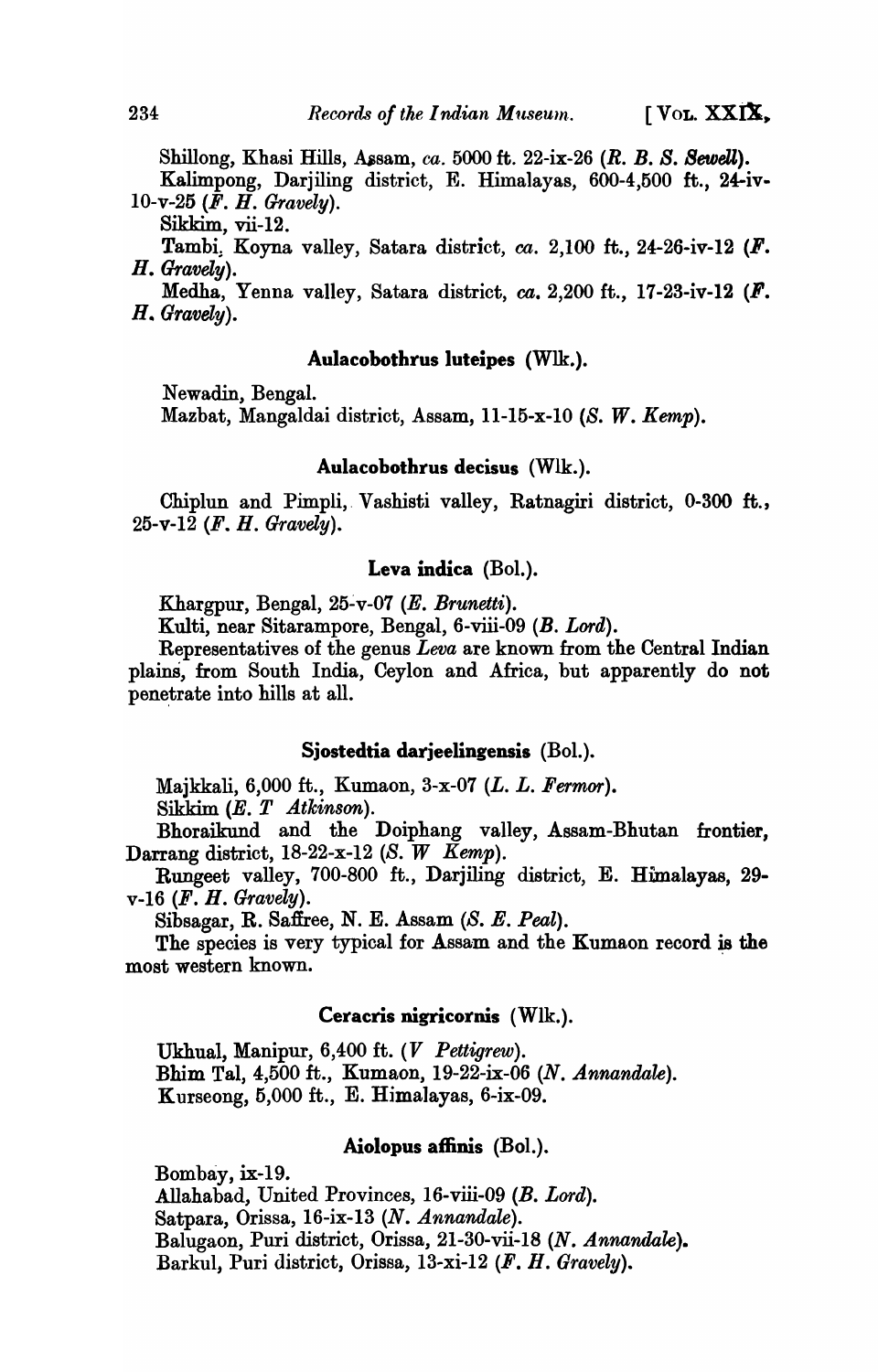Sub-family OEDIPODINAE.

Oedaleus senegalensis Kr.

Srinagar, 6,000 ft., Kashmir, N. W. Himalayas, vii-ix-I6 (H. T. *Pease).* 

Calcutta.

This species is distributed from Senegal to Mesopotamia, Transcaucasia, Persia, Turkestan and into the Indian plains, but its occurrence at a considerable altitude in Kashmir is somewhat surprising.

# Oedaleus abruptus (Thnbg.).

A very common Indian species represented in the collection from numerous localities, hardly worth recording individually.

### Gastrimargus transversus (Thnbg.).

Rawalpindi, Punjab, vi-vii-17 *(R. Hodgart).* 

Paresnath, Bihar, 4,000-4,400 ft., I3-iv-09 *(N. Annandale).* 

Kumaon (L. L. *Fermor).* 

Chiplun, Ratnagiri district, Bombay Presidency 8-v-13 (S. P. *Agharkar). .* 

. Bamnoli, Satara district to Akaipa, Ratnagiri district, 27-x-12 (S. P. *Agharkar).* 

Dhom, Krishna valley, 2,400 ft., 29-30-iv-I3 (S. P. *Agharkar).*  Sikkim, 7,000 ft., vii-12.

Cherrapunji, Khasi Hills, Assam, 19-v-09 (B. *Warren).* 

Nongpriang, Khasi Hills, Assam, ix-v-09 (B. *Warren).* 

Udalguri, Assam, 23-x-12 *(S. W Kemp).* 

### Heteropternis respondens  $(W1k.$ ).

Kalimpong, Darjiling district, E. Himalayas, 600-4,500 ft., 24-iv-10 v-15 *(F H. Gravely).* 

Tea Gardens below Kurseong, E. Himalayas, 1,500-5,000 ft. (B. *Chopra).* 

Northern Shan hills, Upper Burma (J. O. *Brown).* 

Thingannyinaung to Myawadi, Lower Burma, 900 ft., 24-26-xi-Il *(F. H. Gravely).* 

### Pternoscirta cinctifemur (Wlk.).

Tea Gardens below Kurseong, E. Himalayas, 1,500-5,000 ft., iii-24 *(B. Chopra).* 

#### Morphacris fasciata sulcata (Thnbg.).

Jubbulpore, 1,300 ft., 3-10-iv-05 (E. *Brunetti).*  Quilon, Travancore, v-15 (G. P. *Pillai).*  Marikuppam, S. India, 2,500 ft., 21-x-10.

#### Acrotylus. humbertianus Sausa.

Large numbers of specimens from various localities.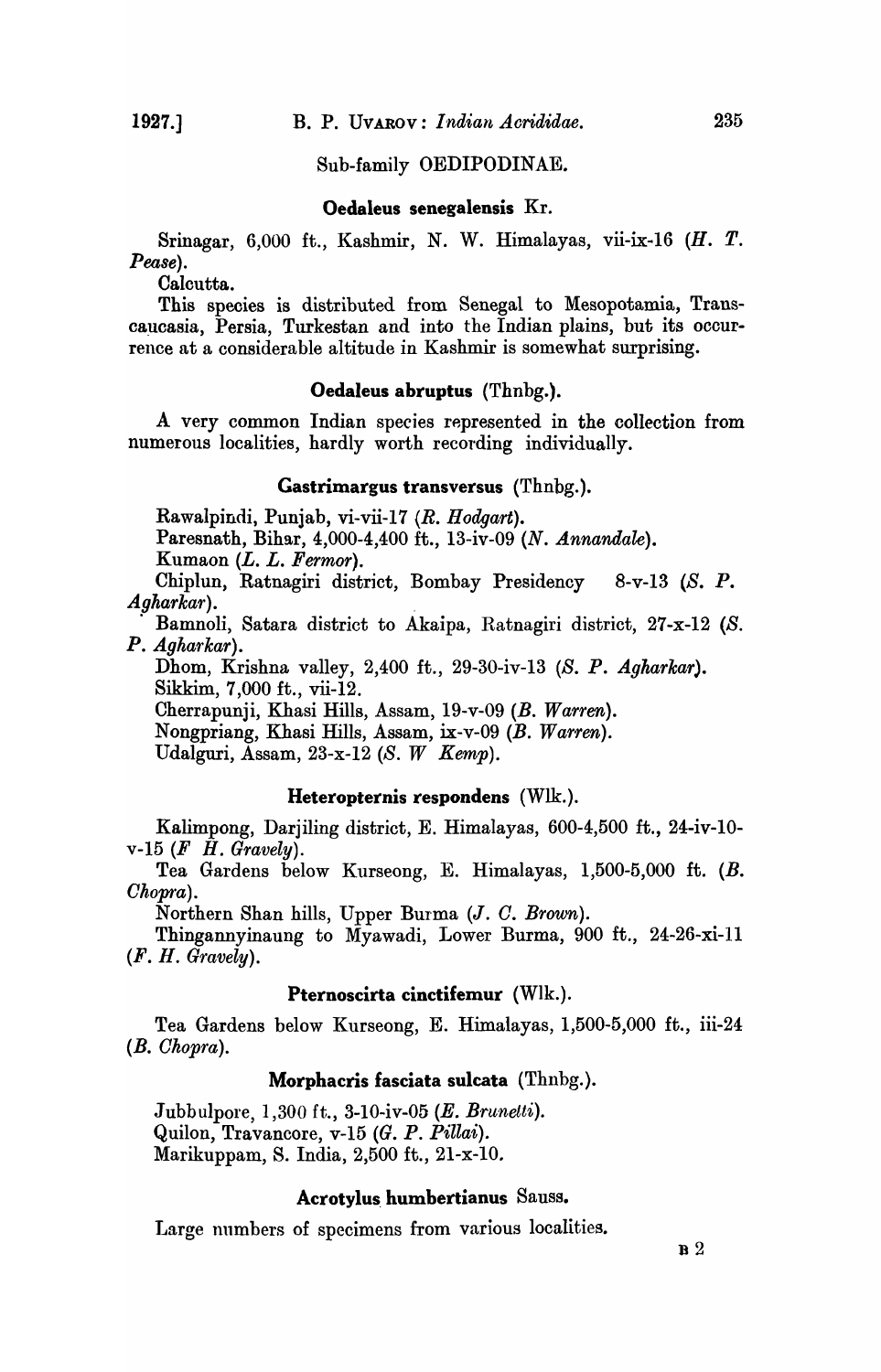# Sphingonotus rubescens (WIk.).

Peshawar.

A typical member of the Palaearctic desert fauna.

# Sphingonotus longipennis Sauss.

Rungeet valley, 700-800 ft., Darjiling district, E. Himalayas, 29-v-16 *(F. H. Gravely).* 

Doiphang valley, Assam-Bhutan frontier, Darrang district, 21-x-12 *(8. W. Kemp).* 

# Sub-family PYRGOMORPHINAE.

# Atractomorpba bimalayica Bol.

Siliguri, N. Bengal, IS-20-vii-07.

Pashok, 5,000 ft., Darjiling district, E. Himalayas, 26-v-16  $(F.$ H. *Gravely).* 

Ghumti, 4,000 ft., Darjiling district, E. Himalayas, vii-II (F. H. *Gravely).* 

Darjiling, 6,-7,000 ft., 12-vi-14 (F H. *Gravely).* 

Kurseong, E. Himalayas, 6,200 ft., 4-viii-09 (E. A. D' *Abreau).* 

# Sub-family CATANTOPINAE.

# Patanga japonica (Bol.).

Siliguri, N. Bengal, IS-20-vii-07. Dow Hill, Kurseong, E. Himalayas, 6,000 ft., S-iii-24 *(B. Ohopra).* 

### Pacbyacris vinosa (WIk.).

Almora, Kumaon, 5,500 ft., xii-II *(0. Paiva).* 

Monda, Nepal, I2-v-OS *(R. Hodgart).* 

Base of hills, S. of Chakardharpur, Chota Nagpur, 29-ix-l1 (F H. *Gravely).* 

Pass between Chakardharpur and Chota Nagpur, 2-4-iii-13 (F. H. *Gravely).* 

# Cyrtacanthacris tatarica (Linn.).

Barkuda I., Chilka lake, Ganjam district, Madras Presidency,3-vi-22 *(N. Annandale).* 

Calcutta. Nilgiris.

# Paraconopbyma scabra (WIk.).

Bhim Tal, 4,500 ft., Kumaon, 19-22-ix-l0 *(N. Annandale).* 

Originally described from Burdwan, Bengal, I have recorded it *(Ann. Mag. Nat. Hist.,* (9) vii, p. 501, 1921) from the Pusa collection without an exact locality, but now I am able to state that the specimens were from Mussoorie, 7,500 ft.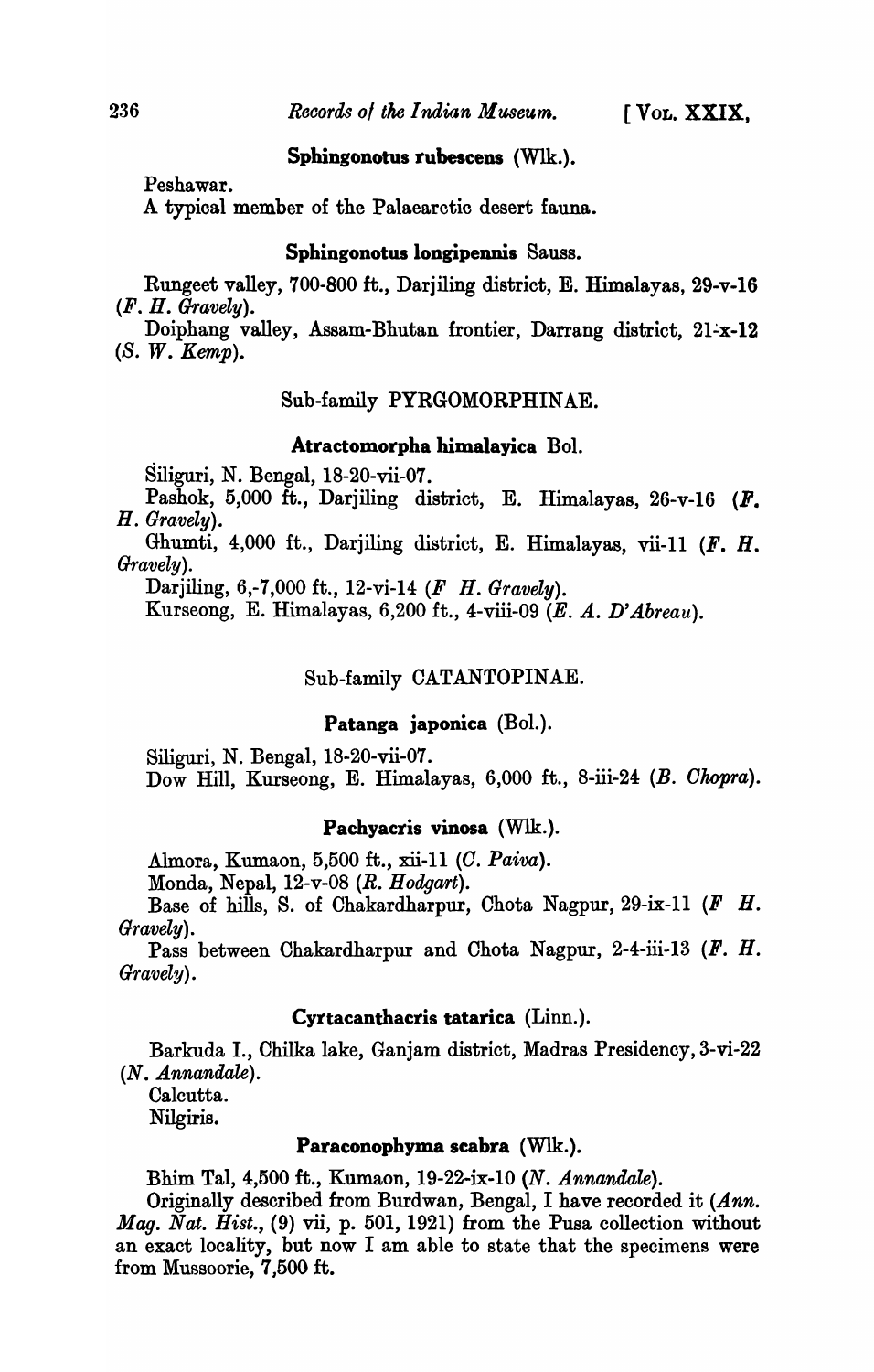## Oxya nitidula (Wlk.).

Garia, near Calcutta, 13-xii-l0 *(S. W. Kemp).*  Fraserganj, 24 Perganas, Sunderbuns, 13-xi-09 *(J. T Jenkins).* 

# Oxya fuscovittata (Marsch.).

Rawalpindi, Punjab, vi-vii-17 *(R. Hodgart).*  Calcutta and environs, 20-xi-04; 13-viii-07 (E. *Brunetti).* 

# Oxya uvarovi Will. f. brachyptera.

Shillong, Khasi hills, Assam, 26-ix-26 *(R. B. S. Sewell).* 

#### Oxya intricata St.

Bhubaneswar, Puri district, Orissa, 4-6-xi-12 *(F H. Gravely).* 

#### Hieroglyphus banian F. var. eIongata Uv.

Barkul, Puri district, Orissa, 9-13-xi-12 (F. H. *Gravely).* 

#### Hieroglyphus nigrorepletus BoI. f. macroptera.

Allahabad, United Provinces, 13-viii-09 (B. Lord).

### Oxyrrhepes extensa (Wlk.).

Sikkim *(E. T. Atkinson).* 

#### Spathosternum prasiniferum (WIk.).

One of the commonest grasshoppers represented in the collection by many specimens from various localities.

# Traulia azureipennis (Serv.).

Kachin Hills (Topin). Mergui.

#### Eucoptacra saturata (Wlk.).

Rampore Chaka, Bijnor district, United Provinces, 23-31-ii-07. Barkul, 0-1,000 ft., Orissa, 1-3-viii-14 (F. H. *Gravely).*  Assam-Bhutan frontier, Mangaldai district, 26-xii-l0 *(S. W Kemp).* 

### Eucoptacra binghami Uv.

Thingannyinaung to Sukli, Dawna hills,  $900-2,100$  ft.,  $23-27-xi-11$ (F. H. *Gravely).* 

Goktek gorge, below viaduct, L. Burma, 8-x-11 (C. G. Rogers).

#### Apalacris varicornis (WIk.).

Rangamati, Chittagong Hill Tracts, Bengal, 11-16-vii-15 *(R. Hodgart).* 

Kurseong, 5,000 ft., E. Himalayas, 8-ix-09 (N. *Annandale)*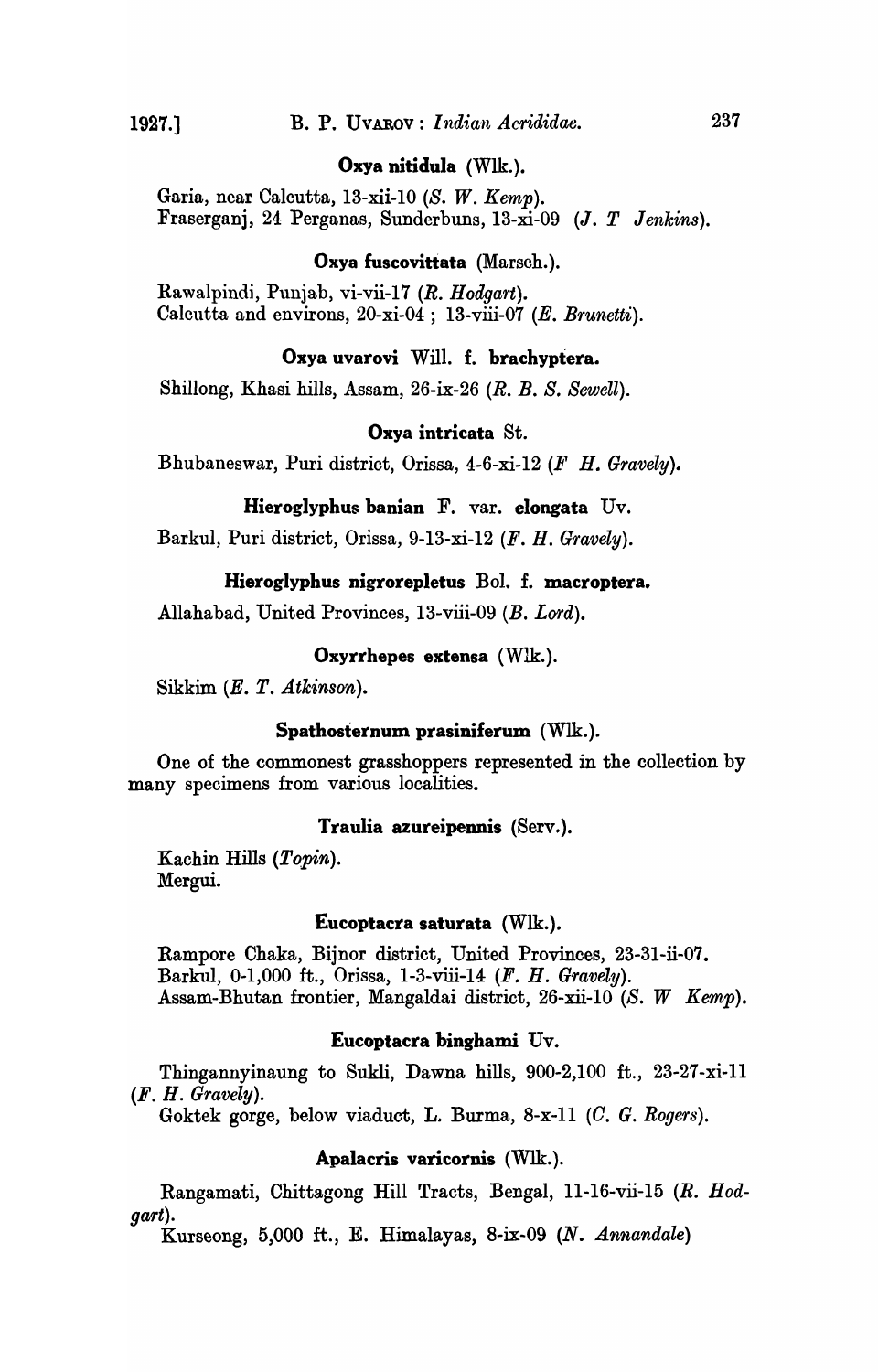# Pirithous ramachendrai BoI.

Waltair, Madras presidency, 22-iv-10 *(S. W Kemp).* 

### Catantops humilis (Serv.).

Dekhat Bhuli, Nepal Terai, 30-iv-07

Assam-Bhutan frontier, Mangaldai district, 26-xii-10 (S. W. *Kemp*).

Kurseong, E. Himalayas, 6,000 ft.

Eagles Crag, Kurseong, 5,000 ft., 9-iii-24 *(B. Chopra).* 

Tea Gardens below Kurseong, 1,500-5,000 ft., iii-24 (B. *Chopra).* 

Port Blair, Andamans, 15-ii-15-iii-15 (S. *W Kemp).* 

# Catantops innotabile Wlk.

Jumnagwar, Gharwal district, base of W. Himalayas, 16-iv-lO. Simla, v-22 (S. H. *Ribeiro).* 

Jubbulpore, Central Provinces.

Base of hills, S. of Chakardharpur, Chota Nagpur, 29-ix-11  $(F. H.$ *Gravely).* 

Chandipore, Orissa, 17-27-x-20 *(C. Dover).* 

Khandagiri, Puri district, Orissa, 7-S-xi-12 (F. H. *Gravely).* 

Chota Nagpur, 29-ix-ll (F. H. *Gravely).* 

Puri, Orissa coast, 21-iii-09 *(N. Annandale).* 

Satpara, Orissa, 17-ix-13 *(N. Annandale).* 

Balugaon, Puri district, Orissa, 21-30-vii-13 *(N. Annandale).* 

Bhubaneswar, Puri district, Orissa, 4-6-xi-12 (F H. *Gravely).* 

Pusa, Bihar, 26-30-viii-25 *(H. S. Pruthi).* 

Paresnath, Bihar, 4,000-4,400 ft., v-09 (J. *T Jenkins).* 

Siripur, Saran, Bihar, 25-ix-10.

Calcutta, 8-vii-07.

Calcutta environs, 29-ix-04 *(E. Brunetti).* 

Cheria I., Chilka lake, 22-vii-14.

Appa ently very common in the plains, but scarcely ranging into hills.

#### Catantops henryi BoI.

Khemsa, W. Ghats, 2,650 ft., 5-v-13 (S. P. *Agkarkar).* 

Helvak, Koyna valley, Satara district, 2,000 ft., 2S-30-iv-12 (F H. *Gravely).* 

Dhankai near Helvak, Satara district, 2,400-2,600 ft., 4-v-13 (S. P. *Agharkar).* 

### Caloptenopsis glaucopsis (Wlk.).

Between Kantadih and base of hills, Manbhum district, Chota Nagpur, 11-ii-12  $(N.$  Annandale and  $F$  *H. Gravely*).

# Caloptenopsis insignis (Wlk.).

Mahabaleshwar, Satara district, 4,200 ft., 13-16·iv-12 *(F. H. Gravely).*  Kas, Satara district, 3,700 ft., 23-24-iv-12 *(F H. Gravely)*.